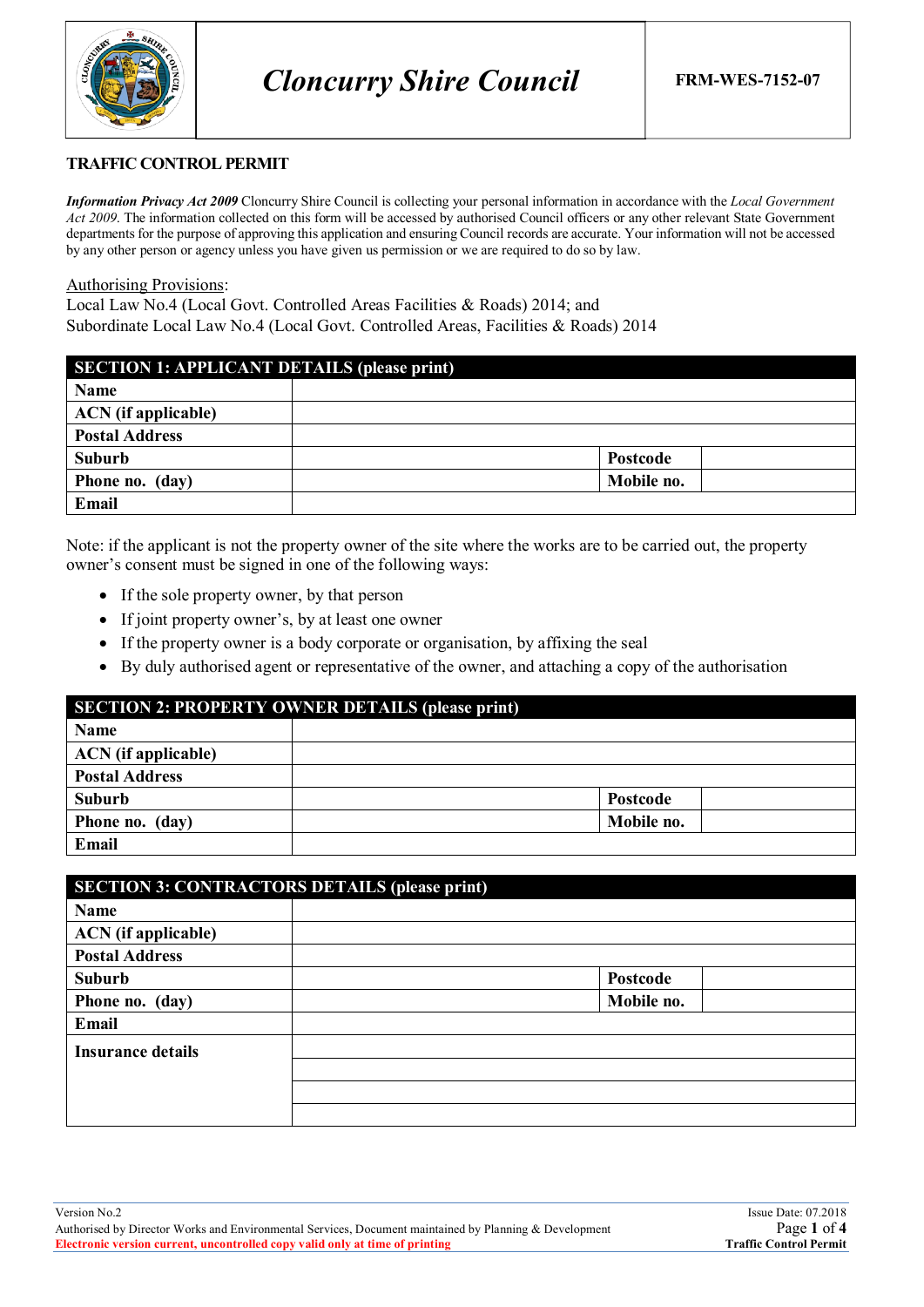

| <b>SECTION 4: PROPERTY LOCATION (please print)</b>                                                                                                                                                 |         |                  |                  |  |
|----------------------------------------------------------------------------------------------------------------------------------------------------------------------------------------------------|---------|------------------|------------------|--|
| Site Location of Proposed Works including adjoining Lot Numbers (Details such as 'Various streets' is<br>unacceptable; if more than one street involved attached separate list with full details). |         |                  |                  |  |
| <b>Street</b>                                                                                                                                                                                      |         |                  | <b>Street no</b> |  |
| <b>Suburb</b>                                                                                                                                                                                      |         |                  | Postcode         |  |
| <b>Real Property Description</b>                                                                                                                                                                   | Lot no: | <b>Plan type</b> | Plan no          |  |
| <b>SECTION 5: WORKS DETAILS (please print)</b>                                                                                                                                                     |         |                  |                  |  |
|                                                                                                                                                                                                    |         |                  |                  |  |
|                                                                                                                                                                                                    |         |                  |                  |  |
| Number of days for closure: __________                                                                                                                                                             |         |                  |                  |  |
| Monday-Friday                                                                                                                                                                                      |         |                  |                  |  |
| Monday - Saturday                                                                                                                                                                                  |         |                  |                  |  |
| All Week                                                                                                                                                                                           |         |                  |                  |  |
| Week Night                                                                                                                                                                                         |         |                  |                  |  |
| Weekends only                                                                                                                                                                                      |         |                  |                  |  |
| Saturday only                                                                                                                                                                                      |         |                  |                  |  |
| Sunday only                                                                                                                                                                                        |         |                  |                  |  |
| <b>Reason for traffic control</b>                                                                                                                                                                  |         |                  |                  |  |
|                                                                                                                                                                                                    |         |                  |                  |  |
|                                                                                                                                                                                                    |         |                  |                  |  |
|                                                                                                                                                                                                    |         |                  |                  |  |
|                                                                                                                                                                                                    |         |                  |                  |  |
|                                                                                                                                                                                                    |         |                  |                  |  |
|                                                                                                                                                                                                    |         |                  |                  |  |

**Related Cloncurry Shire Council Development Application (DA) Number(s)/Contract Number/Works on Local Government Controlled Roads Permit Application Number**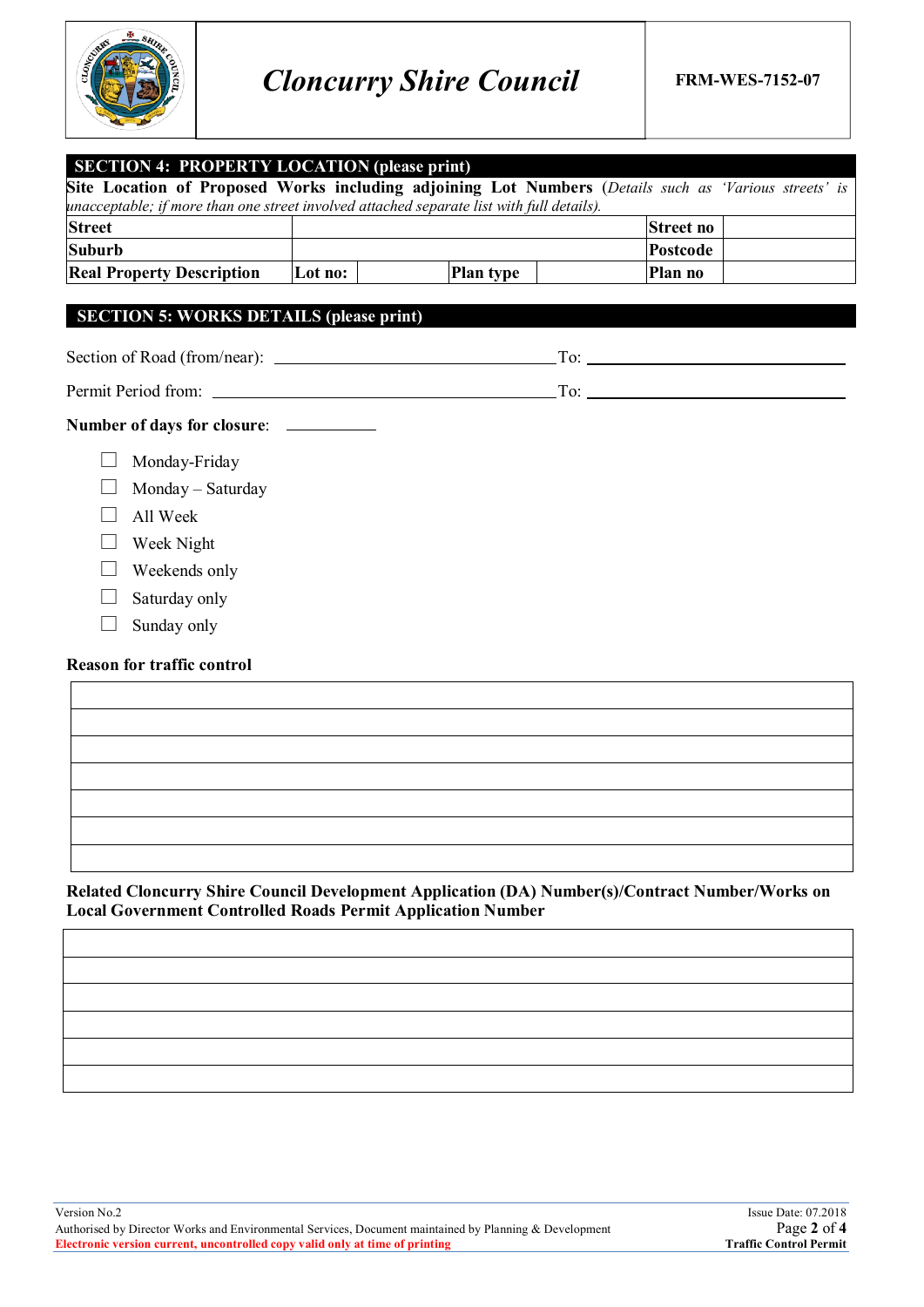

### **Proposed Traffic Controls**

- Full Road Closure *public access/special event*
- Full Road Closure *work area*
- $\Box$  Travel Lane Closure
- □ Shoulder Closure
- $\Box$  Footpath Closure
- $\Box$  Verge Closure (no path)
- $\Box$  Other

## **Traffic Management**

*Unless otherwise stated closures require a Traffic Management Plan/Traffic Control Plan which must be submitted with your application*

Plans must be prepared in accordance with the current version of the Manual of Uniform Traffic Control Device (MUTCD), by a person currently qualified in Traffic Management Level 3 or 4 by the Department of Transport and Main Roads, or a traffic management company that is registered under the Department of Transport and Main Roads Traffic Management Registration Scheme. On-site implementation of the TMP/TCP must be undertaken by a company that is registered under the Traffic Management Registration Scheme.

Refer to the Department of Transport and Main Roads website at: www.tmr.qld.gov.au.

## **SECTION 6: PUBLIC LIABILITY INSURANCE**

The applicant must hold a current Public Liability Insurance (PLI) Policy with the minimum cover of \$10 million throughout the permit period. The insurance company must be licensed to operate in Australia. **A copy of the PLI policy must be submitted with the application.**

## **SECTION 7: CHECKLIST**

This application shall be accompanied by the following documents:

| A copy of any related works on Local Government Controlled Roads Permit or permit application |
|-----------------------------------------------------------------------------------------------|

## **SECTION 6: DECLARATION & SIGNATURE**

As a condition and in consideration of the granting of this Application for a "Traffic Control Permit", the Applicant agrees to indemnify Cloncurry Shire Council, its officers, employees and agents against any liability, loss, damage, claim, suite, action, demand, debt judgement or legal proceedings ("the Claims"). The Applicant further indemnifies Cloncurry Shire Council against any costs and expenses in connection with defending, settling or responding to such Claims (including legal costs and expenses) in respect of any loss of life or injury (including

**Yes No**